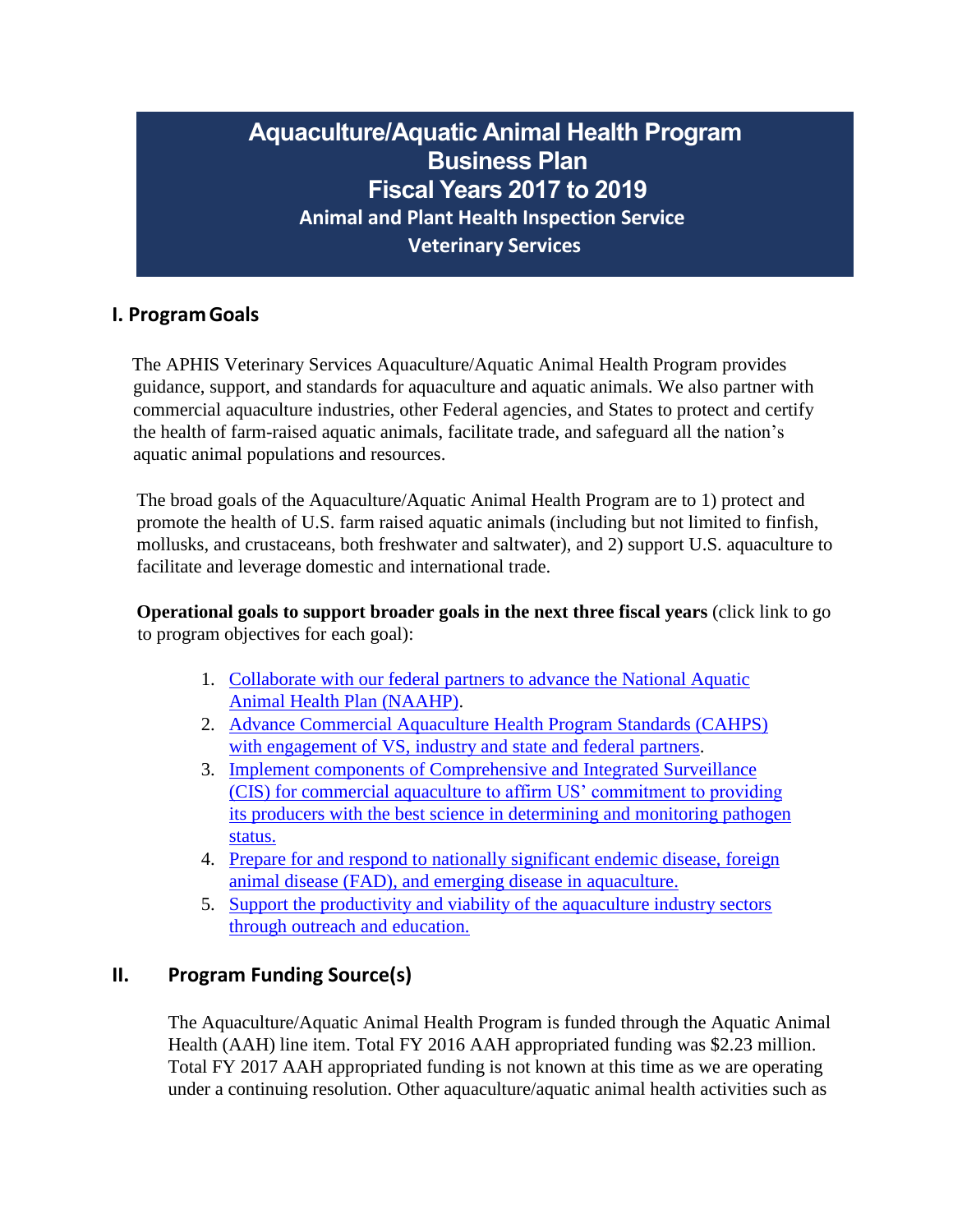licensing of veterinary biologics are funded in whole or in part through other line items, or via user fees such as trade facilitation and import/export activities.

With the smallest line appropriation for a commodity, the Aquaculture Program recognizes that not all activities proposed in this plan can be achieved given the current AAH line allocation. However, the goals outlined, especially surveillance strategies for finfish, mollusk and crustacean pathogens, and implementation of CAHPS are critical to achieve over-arching program objectives. Therefore increased or alternative funding sources will be considered and explored by the team. Strategic activities that could be accomplished if additional funds become available have been identified below with "*If additional funding becomes available"* or *"as resources permit".*

### **III. Value and Impact of Industry**

U.S. commercial aquaculture involves a broad diversity of species (including finfish, amphibians, crustaceans, mollusks, and other invertebrates) and production systems. Worldwide, aquaculture has been identified by the Food and Agriculture Organization of the United Nations (FAO) as the "fastest growing animal food-producing sector," recently outpacing capture fisheries in its contribution to global seafood supply. Over 600 species are farmed globally in systems that range from subsistence to intensive production, and from freshwater to estuarine or marine. This adaptability, together with aquaculture's potential for efficient feed conversion and reduced carbon footprints, positions aquaculture as a key component in future solutions to nutrition demands of an expanding human population.

An existing U.S. trade deficit underscores the growth potential for aquaculture in the United States, with over 90 percent of U.S. seafood demand met through imports. However, the economic impact of aquaculture in the United States is already substantive. The National Agricultural Statistics Service (NASS) reported that the value of aquaculture products sold in 2015 in the United States was almost \$1.5 billion. The U.S. Department of Commerce estimates that U.S. domestic aquaculture production has the potential to increase to more than \$3 billion by 2025.

The annual U.S. seafood trade deficit has grown to \$11.2 billion. However, the value of U.S. seafood exports has increased 40 percent in the last decade, indicating room for continued growth in international market share for U.S. products. The ability to provide rapid, reliable information on the health status of U.S. aquaculture operations will enhance the Nation's ability to capitalize on export opportunities. In addition to international trade, enhanced domestic movements between States can also improve cost efficiencies as States understand, and harmonize requirements for interstate movement.

APHIS' leadership, engagement, and commitment are critical for the U.S. aquaculture industry to grow within the United States and expand markets worldwide. This leadership and direction not only provides assistance to domestic U.S. aquaculture industries working to prevent and control diseases to maintain aquatic animal health, but also helps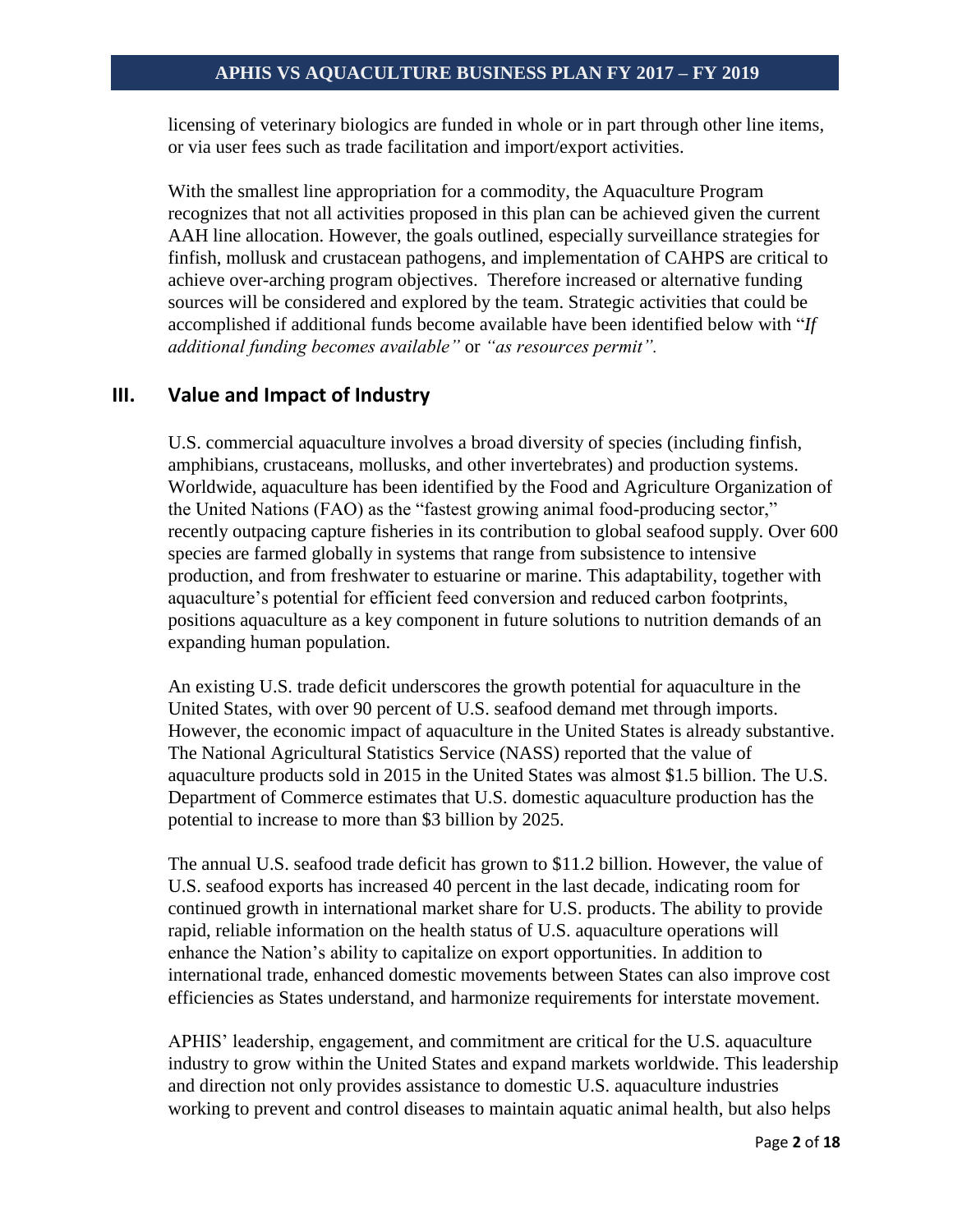the industries credibly demonstrate and document aquatic animal health to improve marketability of their animals and products. Ultimately, U.S. farm raised aquatic animals provide the U.S. population with a secure high quality food product.

### <span id="page-2-0"></span>**IV. Current Aquaculture Program Efforts**

Multiagency Collaboration to Administer the National Aquatic Animal Health Pla[n \(NAAHP\)](#page-6-0)  The NAAHP is a national non-regulatory roadmap drafted jointly by APHIS, the National Marine Fisheries Service (NMFS) of the National Oceanographic and Atmospheric Administration (NOAA), and the U.S. Fish and Wildlife Service (USFWS) with the goal of protecting the health of all aquatic animal species--both farm raised and wild – in the U.S. The NAAHP gives general guidelines to industry sectors, States, Tribes, Federal agencies, and other stakeholders. The guidelines describe ways to 1) protect health; 2) facilitate safe trade; 3) ensure availability of diagnostic, inspection and certification services; and 4) minimize the impacts of disease on all aquatic animal populations.

#### <span id="page-2-1"></span>Commercial Aquaculture Health Program Standards [\(CAHPS\)](#page-7-0)

*Commercial aquaculture* is defined as the business of farming aquatic animals for sale or trade, with some level of intervention in the rearing or farming process to enhance production, such as regular stocking, feeding, protection from predators, etc. CAHPS is a set of non-regulatory standards, developed in collaboration between aquaculture industry sector leaders and APHIS. The intention is to provide an alternative to formal rulemaking, while implementing elements of the NAAHP critical to commercial aquaculture. By establishing principles that protect, improve, and verify farm raised aquatic animal health; CAHPS promises to improve marketability and facilitate fair, robust trade, both domestically and internationally. This effort aligns with APHIS' national authority for farm raised aquatic animals and health certification for cultured animals and their products.

CAHPS participants must implement each of the five CAHPS principles on production sites: 1) establishment of an engaged aquatic animal health team; 2) onsite risk characterization and management for specific pathogens; 3) pathogen-specific surveillance; 4) disease investigation and reporting; and 5) incident response and recovery. Methods of implementation of each of the principles must be documented in a CAHPS-dedicated, site-specific health plan for each farm site.

### <span id="page-2-2"></span>Comprehensive and Integrated Surveillance: Commercial Aquaculture Plan [\(CIS-CAP\)](#page-9-0)

The goal of CIS-CAP is to improve surveillance in disease detection and health verification for commercial aquaculture in the United States. CIS-CAP provides a robust data-based framework for surveillance intended to meet the objectives of the enormous variety of aquaculture producers.

Designed as a voluntary corollary to CAHPS and aligned with CAHPS' principles, CIS-CAP aims to leverage the power of site-specific health monitoring plans to improve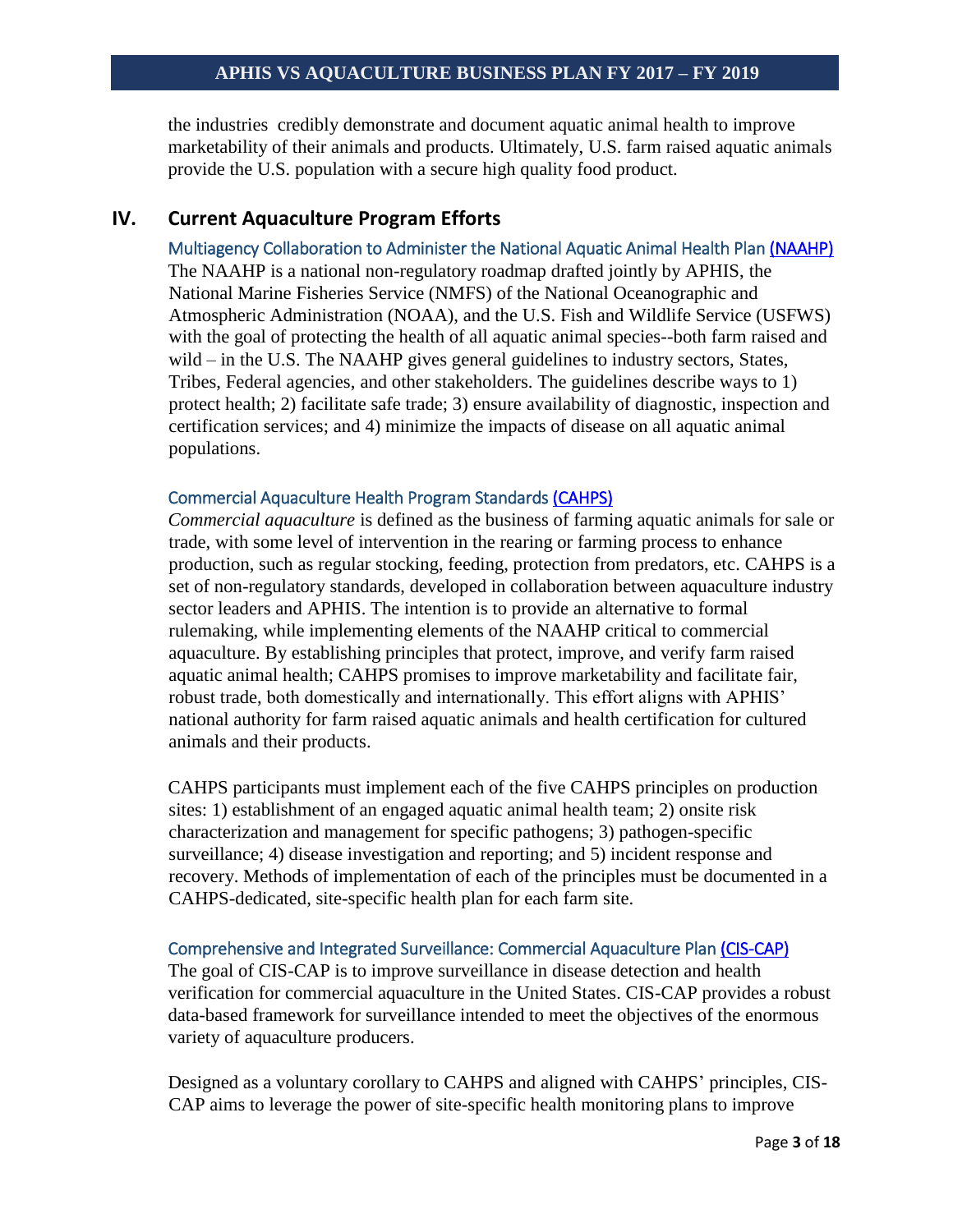aquatic animal pathogen surveillance and using surveillance data to create zones where freedom from specific pathogens is established. This will be done by actively partnering onsite with stakeholders to identify and advance the most efficient strategies in pathogen testing, data collection, and analysis for aquaculture.

#### <span id="page-3-0"></span>[Emergency Preparedness, Response and Recovery](#page-11-0)

Natural disasters, intransigent endemic diseases, outbreaks of foreign animal diseases (FADs), and emerging diseases may all have devastating effects on commercial aquaculture operations, as well as the potential to impact natural resources. Emergency preparedness and response planning is imperative to protect public and animal health, the food supply, national and local economies, the environment, and private enterprise. To safeguard the U.S. aquaculture industry sectors, VS collaborates with local, State, Tribal, and Federal government agencies to develop emergency plans relevant to aquaculture production scenarios, and to coordinate quick response to and rapid recovery from disease outbreaks of concern to secure animal health and minimize disruption to animal production, movement, and trade.

Aquaculture/aquatic animal health emergency planning, response and recovery efforts include these goals:

- Develop case definitions for significant pathogens of concern;
- Develop emergency response plans and contacts;
- Detect and control/contain or eradicate significant diseases/pathogens as quickly as possible;
- Provide science and risk-based approaches to restore continuity of business quickly.

#### Laboratory Diagnostics and Support

The mission of NVSL is to ensure timely and accurate laboratory support through a nationwide animal health diagnostic system and to serve as the national reference laboratory for the U.S. aquaculture industry. NVSL accomplishes this mission through:

- Providing diagnostic services, reagents, and training in its facilities (i.e., diagnostic virology laboratory [DVL])
- Responding to animal health emergencies through material supplies, and advisory and logistic support
- Managing the National Animal Health Laboratory Network (NAHLN)
- Serving as an international reference laboratory

Specifically for aquaculture and aquatic animal health, the NVSL's DVL serves as the national reference laboratory for many aquatic animal viral pathogens, particularly those listed by the World Organization for Animal Health (OIE). DVL leads the process of approval for laboratories to perform diagnostic assays for export inspection requirements and pathogen surveillance. DVL also develops and administers proficiency testing and oversight for export laboratories and NAHLN laboratories.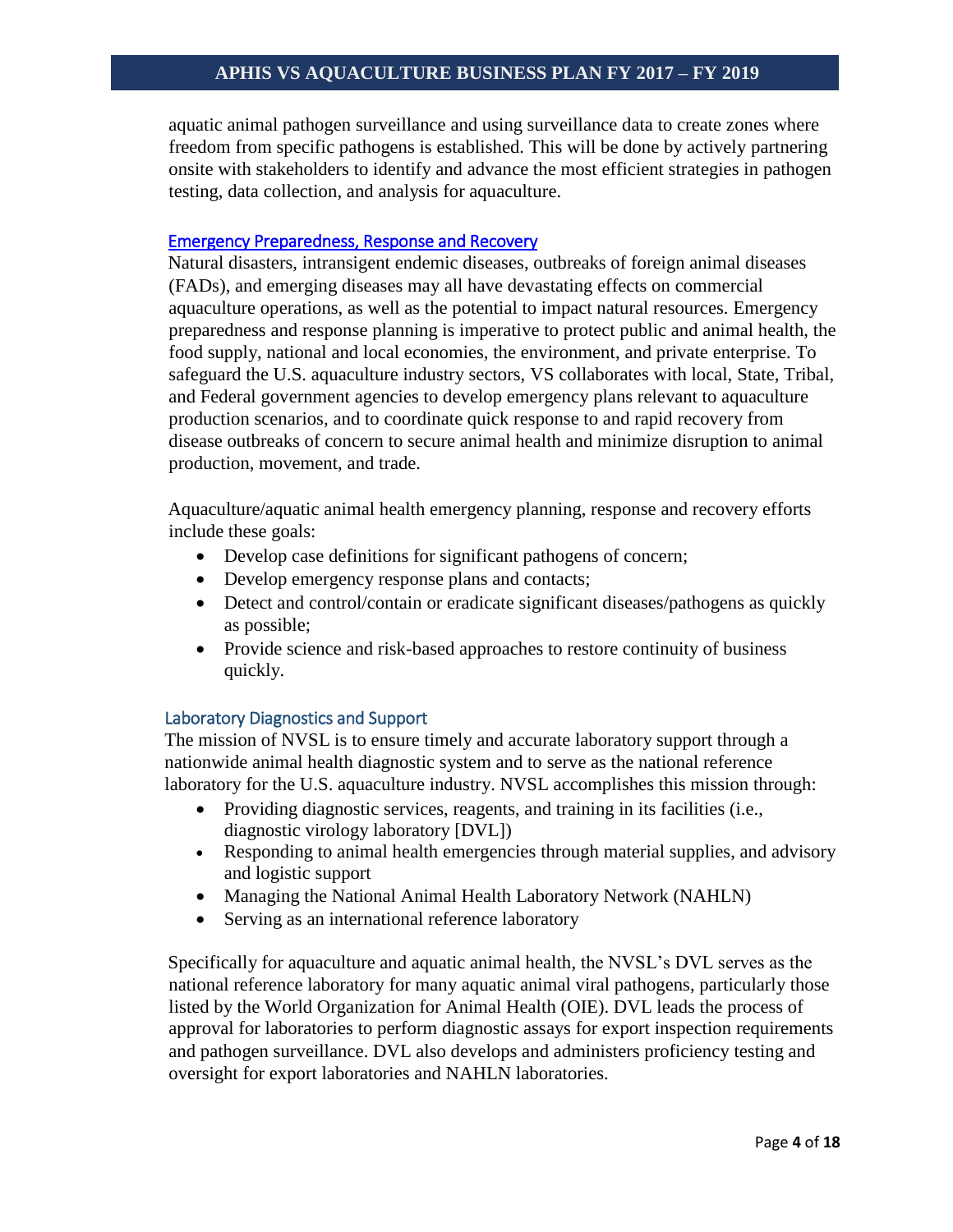#### <span id="page-4-0"></span>[Outreach, Support and Special Projects for Commercial Aquaculture](#page-13-0)

The VS Aquaculture Program is committed to enhancing the growth of cooperative networks of aquaculture/aquatic animal health professionals and producers that can work together in disease investigation, response, and control activities. Collaboration between State Animal Health Officials, accredited veterinarians, and producers to address needs for the continued development and expansion of U.S. aquaculture is essential. Activities focus on the development of internal and outreach training materials, such as aquatic animal modules for the National Veterinary Accreditation Program; industry census, such as the proposed Aquaculture 2020 survey; training events, such as the first Fish Foreign Animal Disease and Investigation course; and special projects to address the challenges faced by U.S. commercial aquaculture.

#### <span id="page-4-1"></span>National Veterinary Accreditation Program (NVAP)

Through the National Veterinary Accreditation Program (NVAP), VS provides free online modules to help accredited veterinarians maintain a current understanding of APHIS activities and regulatory processes, including health certification and recognition of foreign and emerging animal diseases. The Aquaculture Program currently has four aquatic animal NVAP modules, and shares responsibility for updating those, creating new modules, and adapting modules for mobile devices.

#### National Animal Health Monitoring System (NAHMS)

NAHMS conducts studies on the health and health management of domestic livestock, including fish, historically catfish only (the last NAHMS catfish project was released in FY 2010). NAHMS is currently planning Aquaculture 2020, a survey that will include a general needs approach covering a variety of aquaculture species, fish, crustaceans and mollusks, with the goal of providing new baseline information on aquatic animal health topics affecting the industry.

### **V. APHIS Multi-Unit Approach for U.S. Aquaculture**

The VS Aquaculture Program has developed an exceptionally collaborative team approach that involves multiple units maintaining open communication and support. These VS units include Surveillance, Preparedness, and Response Services (SPRS); National Import and Export Services (NIES); and Science, Technology, and Analysis Services (STAS).

SPRS: Leads the Program and coordinates policy and services, with a focus on disease prevention and response efforts.

NIES: Mitigates the introduction of foreign animal diseases by establishing import health requirements, and facilitates trade by maintaining and opening global export markets. NIES is working toward the implementation of electronic certificate endorsement, has completed several related pilot projects, and is expanding efforts to include other countries and commodities.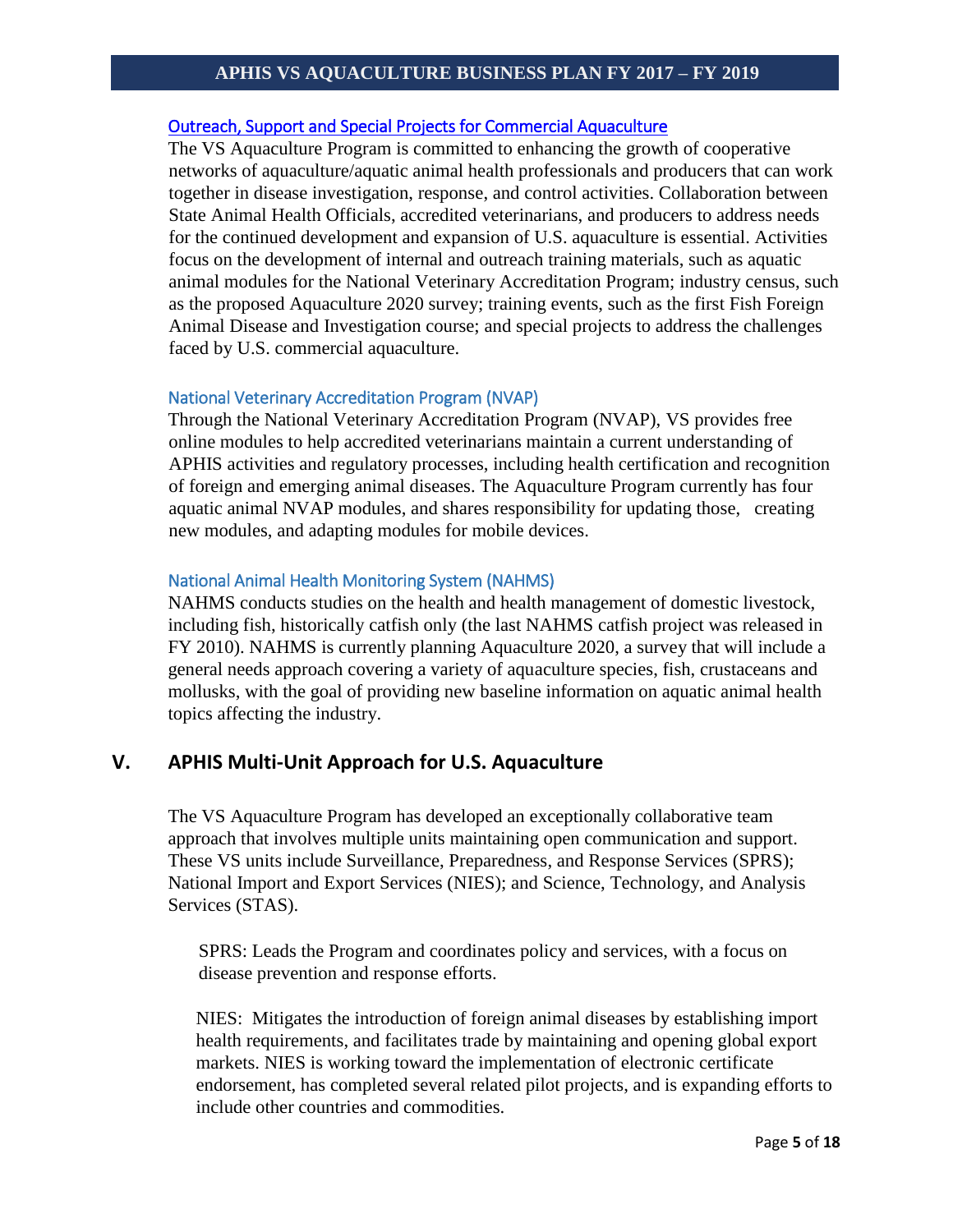### STAS:

National Veterinary Services Laboratories (NVSL): Provides confirmatory diagnostics for program and emerging diseases, provides diagnostic reagents, coordinates proficiency test panels for exporting and NAHLN laboratories, and provides laboratory training. The NVSL also maintains an aquaculture wet lab to support reagent development, vaccine studies, research opportunities for USDA and other researchers, and training.

Center for Epidemiology and Animal Health (CEAH): Integrates current epidemiological expertise with aquaculture-specific needs.

Center for Veterinary Biologics (CVB): Focuses on maintaining safety, security and efficacy in biologics used in aquatic animals.

### **VI. Program Accomplishments in 2016**

- Concluded infectious salmon anemia (ISA) surveillance in the Pacific Northwest and prepared manuscript for peer-reviewed journal.
- Initiated NAHMS Aquaculture 2020 pre-assessment survey.
- Provided \$15,000 in an interagency agreement to the U.S. Geological Survey for work on emerging aquatic animal diseases.
- Provided \$35,000 in cooperative agreement support for CAHPS pilot projects.
- Assisted CEAH with the conclusion of the bait and sportfish survey and helped initiate the trout and salmon survey. These surveys are designed with collaborators to determine impact of regulations on aquaculture sectors and determine the impact of uniform aquaculture health standards.
- Conducted extensive internal and external outreach.
- Facilitated productive communication and dialogue at the Aquaculture Sector meeting with the Office of APHIS Administrator Kevin Shea.
- Drafted ISA case definition and initiated emergency response planning.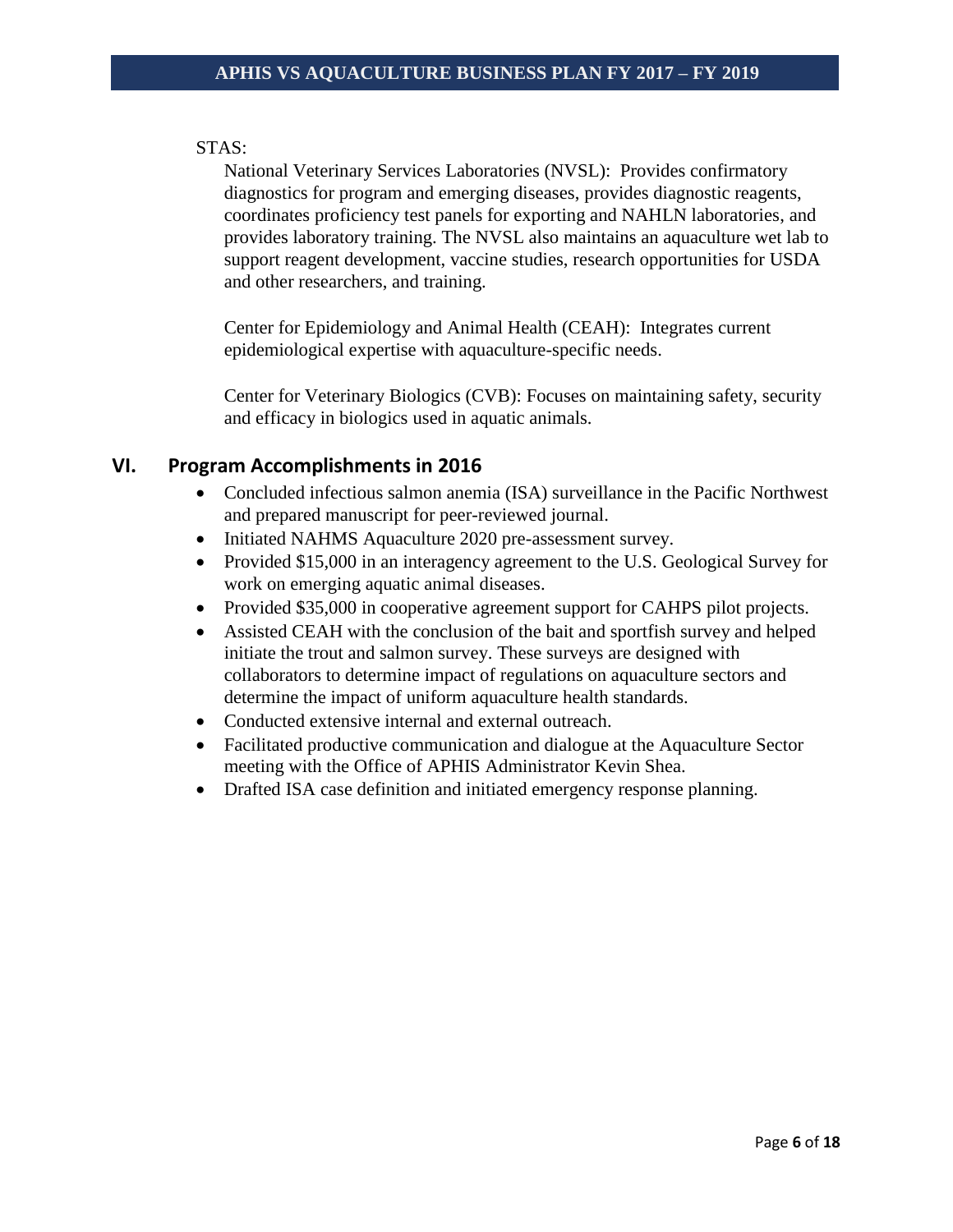## **VII. FY 2017 - 2019 Goals to align with APHIS, Aquaculture Program, and Stakeholder Concerns.**

| <b>Objective</b>                                                                                                                                                                                                                    | <b>What this Means</b>                                                                                                                                              | <b>Priority Program Focus</b>                                                                                                                                                                                                                                                  |
|-------------------------------------------------------------------------------------------------------------------------------------------------------------------------------------------------------------------------------------|---------------------------------------------------------------------------------------------------------------------------------------------------------------------|--------------------------------------------------------------------------------------------------------------------------------------------------------------------------------------------------------------------------------------------------------------------------------|
| 1.1 Maintain and improve<br>relationships with federal<br><b>NAAHP</b> partners.                                                                                                                                                    | Aquatic animal health<br>leaders from each agency<br>maintain open<br>communication and<br>transparency with each<br>other.                                         | 1.1.1. Maintain monthly calls<br>with NAAHP partners<br>(USFWS and NOAA<br>NMFS) to discuss high<br>priority aquaculture and<br>aquatic animal health<br>issues, agency activities<br>relevant to the NAAHP.<br>Identify implementation<br>1.1.2.<br>activities for the NAAHP. |
| 1.2 Maintain and improve<br>relationships with other<br>federal partners, state and<br>local officials, academic<br>institutions, and aquatic<br>animal producers to engage<br>in the NAAHP for farmed<br>and wild aquatic animals. | <b>Aquaculture Program needs</b><br>to provide outreach and<br>updated information on<br>activities/status of the<br><b>NAAHP</b> to various<br>stakeholder groups. | 1.2.1. Improve communication<br>and outreach (e.g., website) on<br>the status of the NAAHP.                                                                                                                                                                                    |
| <b>1.3 Collaborate with NAAHP</b><br>federal partners to review<br>the October 2008 NAAHP<br>document.                                                                                                                              | Every 5 years the NAAHP<br>is to be reviewed by the<br>federal partners. Since 2008<br>the NAAHP has not been<br>thoroughly reviewed.                               | 1.3.1. Remove the outdated<br>reportable animal pathogens and<br>program animal pathogens from<br>the NAAHP. Replace with<br>current OIE listed pathogens and<br>reference emerging disease<br>framework.                                                                      |
| 1.4 Identify additional<br>industry relevant pathogens<br>to include in NAHLN testing<br>capabilities through outreach<br>activities.                                                                                               | The Aquaculture Program<br>needs to work with NAAHP<br>partners to fulfill the<br>laboratory component of the<br>NAAHP.                                             | 1.4.1. Discuss ideas for new<br>testing capabilities with NAAHP<br>partners with the goal of<br>expanding the aquatic animal<br>pathogen testing at NAHLN labs                                                                                                                 |

### **FY 2017 Priority Activities**

<span id="page-6-0"></span>**Goal 1.** Collaborate with our partners to advance the National Aquatic Animal Health Plan [\(NAAHP\)](#page-2-0)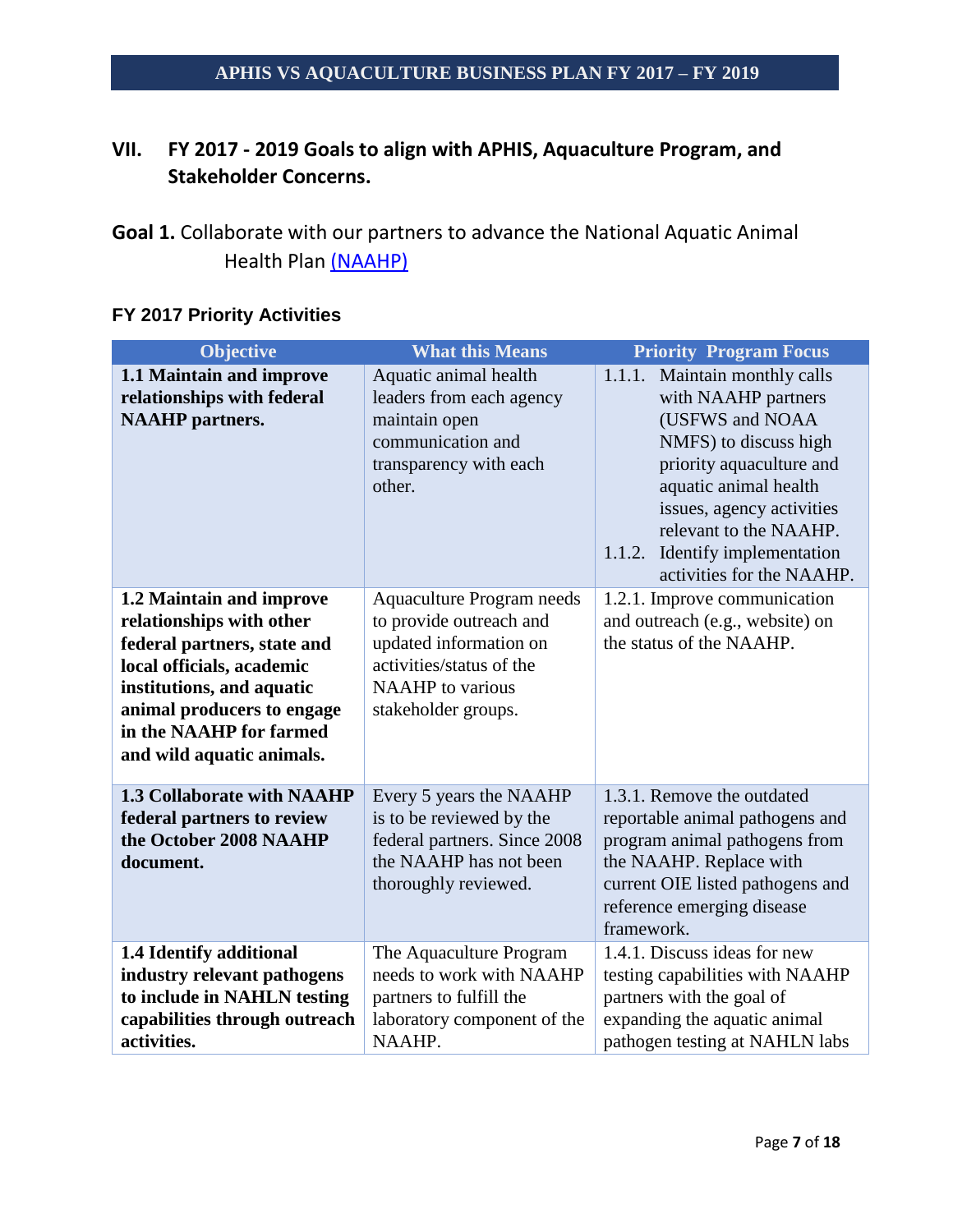### **FY 2018 – 2019 Activities9 Activities**

| <b>Objective</b>            | <b>What this Means</b>     | <b>Priority Program Focus</b>  |
|-----------------------------|----------------------------|--------------------------------|
| 1.5 Prepare for next 5 year | 2015 was the last time all | 1.5.1. Review current MOU and  |
| update and signing of the   | three agencies signed the  | propose changes to Director.   |
| <b>NAAHP MOU.</b>           | MOU for commitment to      |                                |
|                             | the NAHHP. Aquaculture     | 1.5.2. Review approved changes |
|                             | Program needs to be        | with NAAHP partners.           |
|                             | prepared for next round of |                                |
|                             | revisions for the NAAHP    |                                |
|                             | MOU.                       |                                |

<span id="page-7-0"></span>**Goal 2:** Implement Commercial Aquaculture Health Program Standards [\(CAHPS\)](#page-2-1)

## **FY 2017 Priority Activities**

| <b>Objective</b>                                             | <b>What this Means</b>                                                                                                                               | <b>Priority Program Focus</b>                                                                                                                                                                                                                                      |
|--------------------------------------------------------------|------------------------------------------------------------------------------------------------------------------------------------------------------|--------------------------------------------------------------------------------------------------------------------------------------------------------------------------------------------------------------------------------------------------------------------|
| 2.1 Finalize and get<br>approval for CAHPS<br>document.      | A draft document of CAHPS<br>has been reviewed by<br>industry stakeholders and<br>aquaculture program.                                               | 2.1.1. Correlate pilot<br>feedback and strengthen<br><b>CAHPS</b> implementation<br>section within the draft<br>document.<br>2.1.2. Send final copy to LPA<br>for review and clearance.                                                                            |
| 2.2 Close-out FY16 CAHPS<br>pilots.                          | Three CAHPS pilot projects<br>were initiated in FY16. These<br>will be completed by the end<br>of $FY17$ .                                           | 2.2.1. Review materials and<br>progress reports for pilot<br>cooperative agreements.<br>2.2.2. Create outreach<br>material on challenges and<br>successes of CAHPS pilots.<br>2.2.3. Identify gaps in<br>CAHPS and challenges in<br>application. Create solutions. |
| 2.3 Identify additional<br><b>CAHPS</b> pilot opportunities. | In order for CAHPS to be<br>successful, pilot projects need<br>to be in states/areas that have<br>support of the state authority<br>for aquaculture. | 2.3.1. Develop idea of<br>CAHPS pilot for limited<br>resource aquaculture farmers<br>in western Alabama.                                                                                                                                                           |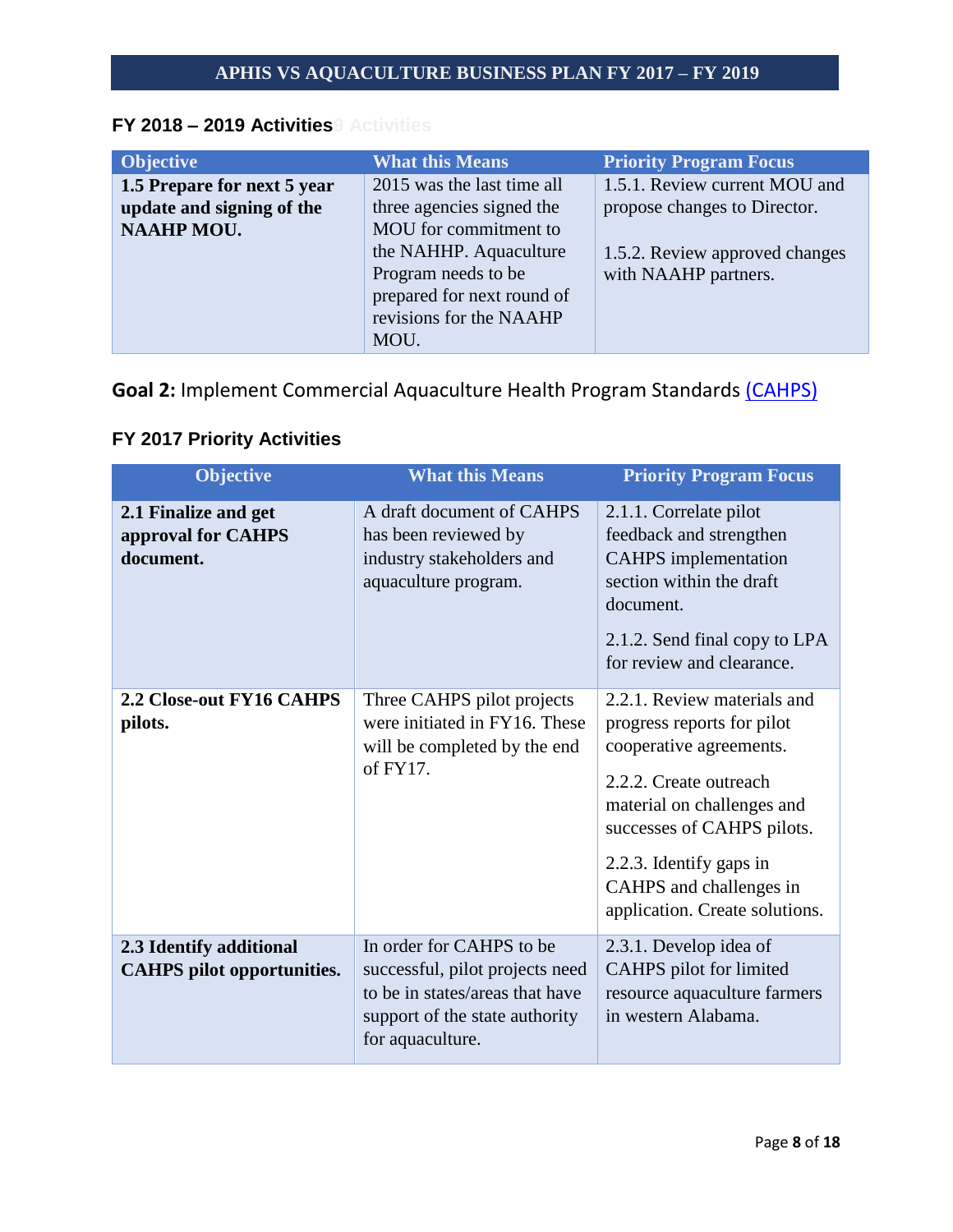|                                                                                   |                                                                                                                        | 2.3.2. Conduct outreach for<br>additional areas where<br>CAHPS may be piloted.                                                                                                                                                                                                                                                                                                                                              |
|-----------------------------------------------------------------------------------|------------------------------------------------------------------------------------------------------------------------|-----------------------------------------------------------------------------------------------------------------------------------------------------------------------------------------------------------------------------------------------------------------------------------------------------------------------------------------------------------------------------------------------------------------------------|
| 2.4 Identify means to<br>distribute and make<br><b>CAHPS</b> accessible to users. | Aquaculture program needs<br>to determine the most user-<br>friendly format for<br>stakeholders to implement<br>CAHPS. | 2.4.1. Develop checklists or<br>SOPs for participants and<br>reviewers for CAHPS site<br>specific health plans.<br>2.4.2. Identify audiences and<br>outreach opportunities for<br>communicating about<br>CAHPS.<br>2.4.3. (If additional funding<br>becomes available) Create an<br>online forum to create<br>CAHPS site specific health<br>plans.<br>2.4.4. (If additional funding<br>becomes available) Rollout<br>CAHPS. |

## **FY 2018 – 2019 Activities**

| <b>Objective</b>                                                                                                                                                                       | <b>What this Means</b>                                                                                                                                                           | <b>Priority Program Focus</b>                                                                                                                                                                                                       |
|----------------------------------------------------------------------------------------------------------------------------------------------------------------------------------------|----------------------------------------------------------------------------------------------------------------------------------------------------------------------------------|-------------------------------------------------------------------------------------------------------------------------------------------------------------------------------------------------------------------------------------|
| 2.5 Establish process to<br>evaluate and update<br><b>CAHPS</b> documents, based<br>on results from pilot<br>projects, lessons learned,<br>reviewers, or other<br>feedback mechanisms. | For CAHPS to be<br>consistently implemented and<br>evaluated the Aquaculture<br>Program will need a process<br>to review and maintain<br>CAHPS application and<br>participation. | 2.5.1. Identify methods and<br>process for review of site<br>specific health plans.<br>2.5.2. Test checklists for<br>applicability. Revise as<br>needed.<br>2.5.3. Evaluate the<br>performance and results of<br>the CAHPS program. |
| 2.6 Close out FY17 CAHPS<br>pilot project.                                                                                                                                             | CAHPS pilot projects<br>initiated in FY17 will be<br>completed by the end of<br>FY18.                                                                                            | 2.6.1. Review materials and<br>progress reports for pilot<br>cooperative agreements.                                                                                                                                                |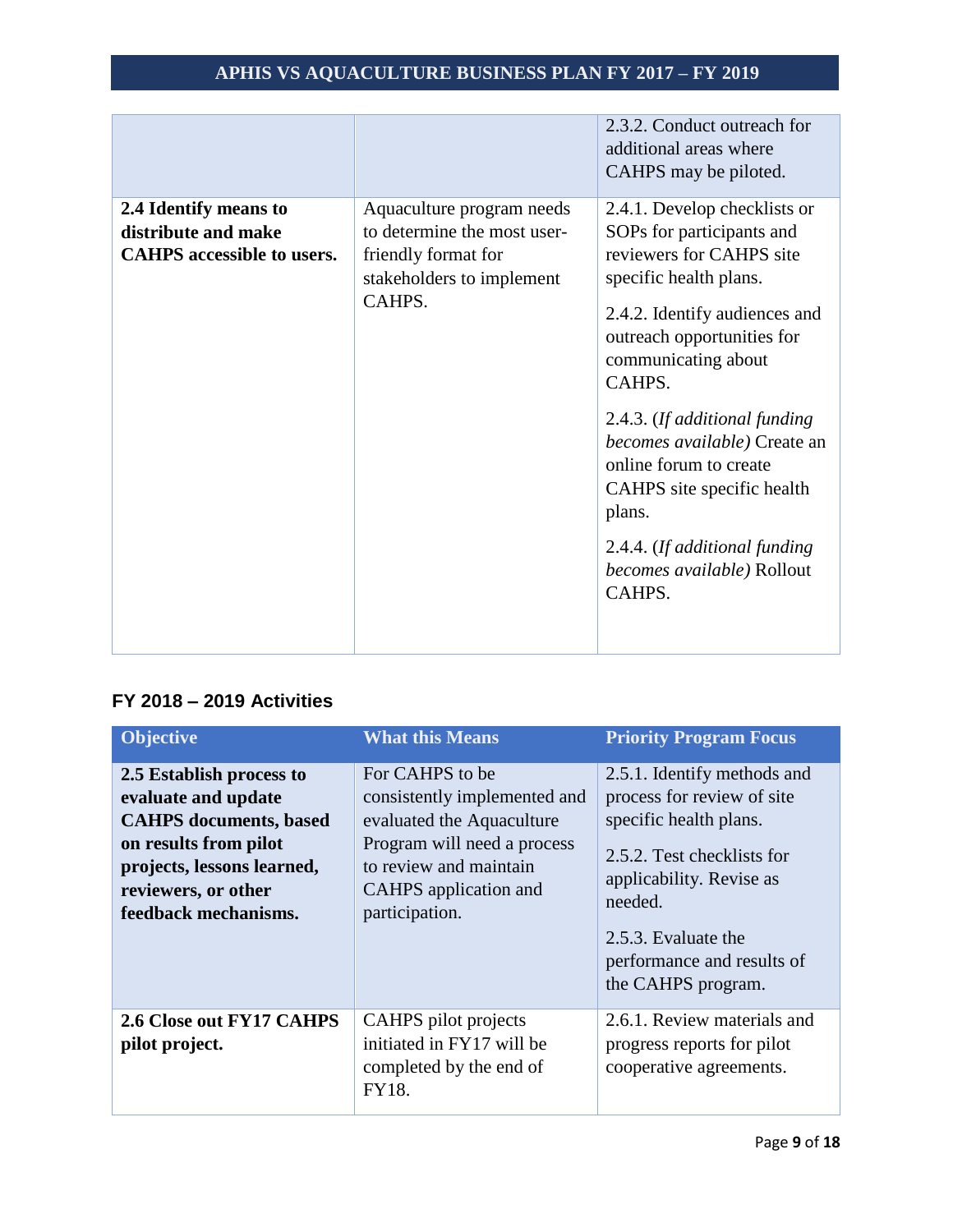|  | 2.6.2. Create outreach     |
|--|----------------------------|
|  | material on challenges and |
|  | successes of CAHPS pilots. |
|  |                            |

<span id="page-9-0"></span>**Goal 3:** Implement components of Comprehensive and Integrated Surveillance [\(CIS\) for commercial aquaculture](#page-2-2)**.**

## **FY 2017 Priority Activities**

| Objective                                                                                                                                                                    | <b>What this Means</b>                                                                                                                | <b>Priority Program Focus</b>                                                                                                                                                                                                                                                                            |
|------------------------------------------------------------------------------------------------------------------------------------------------------------------------------|---------------------------------------------------------------------------------------------------------------------------------------|----------------------------------------------------------------------------------------------------------------------------------------------------------------------------------------------------------------------------------------------------------------------------------------------------------|
| 3.1 Implement<br>comprehensive integrated<br>surveillance plans for<br>aquatic animals to support<br>Program and VS mission.<br>(If additional funding<br>becomes available) | Model and structure risk<br>based surveillance plans to<br>selected aquaculture sectors,<br>such as mollusks and fish.                | 3.1.1. Continue partnerships<br>with groups to advise and<br>assist with regional<br>surveillance efforts and<br>decision support.                                                                                                                                                                       |
| 3.2 Explore and<br>investigate data<br>management options for<br>surveillance-related data.                                                                                  | Currently the aquaculture<br>program is testing SCS for<br>CAHPS participants.                                                        | 3.2.1. Test utility of SCS for<br>aquaculture activities and<br>CAHPS.<br>3.2.2. Verify that aquaculture<br>is included in the VS data<br>management effort for<br>comprehensive solutions for<br>surveillance data issues.<br>3.2.3. Establish messaging<br>between databases of EMRS<br>and NVSL LIMs. |
| 3.3 Continue outreach on<br>surveillance activities.                                                                                                                         | Integrated and comprehensive<br>surveillance requires<br>partnerships to be formed for<br>consistent data collection and<br>analysis. | 3.3.1. Continue to establish<br>partnerships with groups in<br>the aquaculture sectors to<br>advise and assist with<br>regional surveillance efforts<br>and decision support.                                                                                                                            |

### **FY 2018 – FY 2019 Priority Activities**

| <b>Objective</b>         | <b>What this Means</b>      | <b>Priority Program Focus</b> |
|--------------------------|-----------------------------|-------------------------------|
| 3.4 Implement            | Model and structure risk    | 3.4.1. Continue partnerships  |
| comprehensive integrated | based surveillance plans to | with groups to advise and     |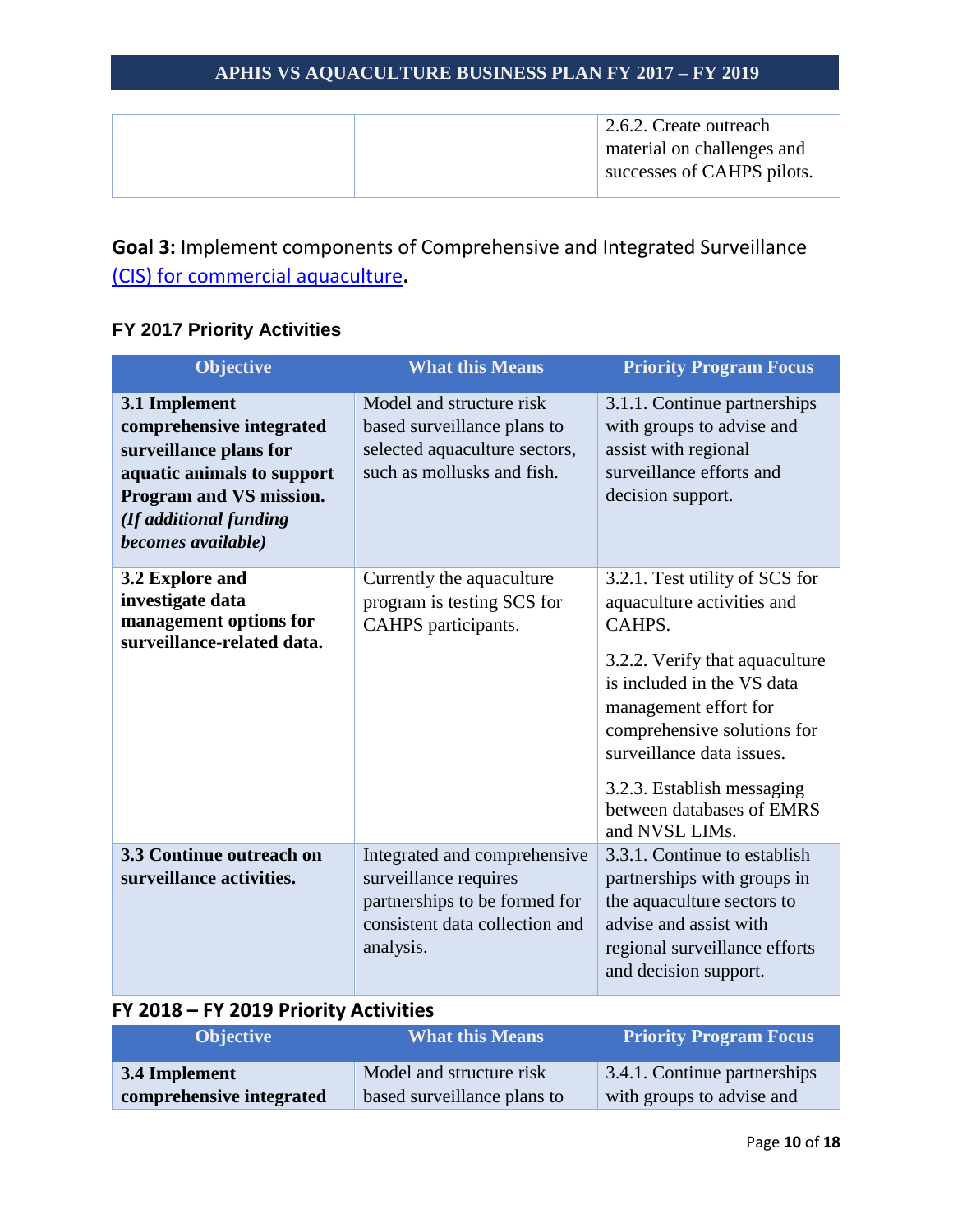| surveillance plans for<br>aquatic animals to support<br>Program and VS mission.<br>(If additional funding<br>becomes available)                    | selected aquaculture sectors,<br>such as mollusks and fish.                                                                       | assist with regional<br>surveillance efforts and<br>decision support.<br>3.4.2. Initiate CIS plans for<br>aquaculture sectors. (Sector<br>selection to coordinate with<br>CAHPS pilot project efforts)                                                                                                                                                                       |
|----------------------------------------------------------------------------------------------------------------------------------------------------|-----------------------------------------------------------------------------------------------------------------------------------|------------------------------------------------------------------------------------------------------------------------------------------------------------------------------------------------------------------------------------------------------------------------------------------------------------------------------------------------------------------------------|
|                                                                                                                                                    |                                                                                                                                   | 3.4.3. Cost-benefit evaluation<br>of partnership-based<br>surveillance as a model for<br>other animal commodity<br>groups.<br>3.4.4. Work with NIES to<br>negotiate processes for<br>trading partners to review<br>surveillance plans as needed<br>to support and streamline<br>trade.<br>3.4.5. Implement surveillance<br>plans to support pathogen<br>specific-free zones. |
| 3.5 Identify surveillance<br>gaps and challenges for<br>creating establishments,<br>zones, and compartments<br>for various aquaculture<br>sectors. | CAHPS incorporates CIS-<br>Aquaculture for surveillance<br>approaches.                                                            | 3.5.1. Evaluate the efficacy of<br>routine moribund sampling.<br>3.5.2. (If additional funding<br>becomes available.) Execute<br>CIS plans for identified<br>aquaculture sectors.                                                                                                                                                                                            |
| 3.6 Continue to explore<br>and investigate data<br>management options for<br>surveillance-related data.                                            | Aquaculture needs to<br>continue to identify best data<br>management systems to<br>address program needs.                         | 3.6.1. Continue to verify that<br>aquaculture is included in the<br>VS data management effort<br>for comprehensive solutions<br>for surveillance data issues.                                                                                                                                                                                                                |
| 3.7 Continue outreach on<br>surveillance activities.                                                                                               | Integrated and comprehensive<br>surveillance partnerships<br>need to be formed for<br>consistent data collection and<br>analysis. | 3.7.1. Continue to establish<br>partnerships with groups in<br>the aquaculture sectors to<br>advise and assist with<br>regional surveillance efforts<br>and decision support.                                                                                                                                                                                                |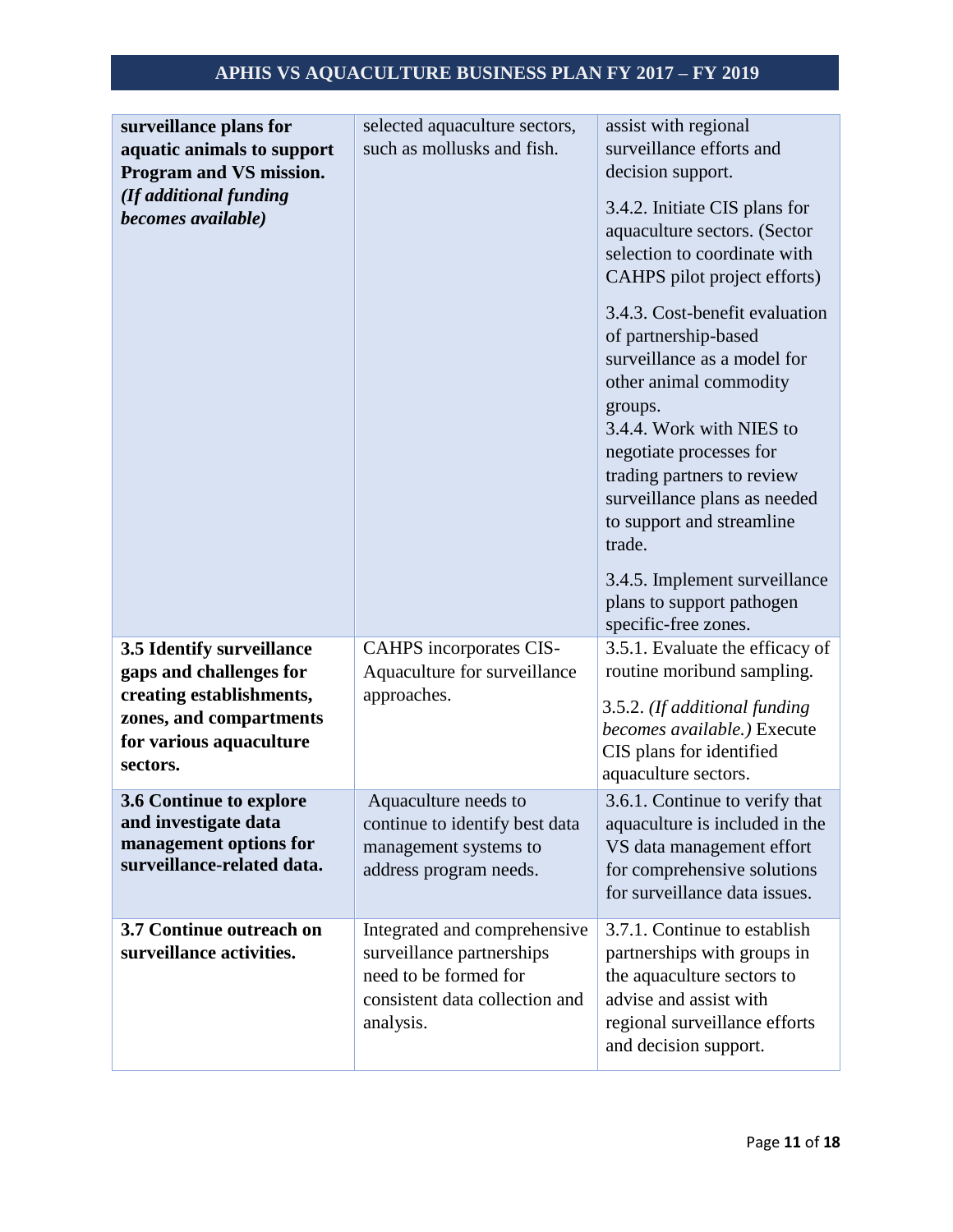<span id="page-11-0"></span>Goal 4: Prepare for and respond to domestic diseases, foreign animal diseases [\(FAD\), and emerging diseases in aquaculture settings and aquatic animals.](#page-3-0)

| FY 2017 Priority Activities |
|-----------------------------|
|-----------------------------|

| <b>Objective</b>                                                                                                                                                                                                                                                   | <b>What this Means</b>                                                                                                                                                                                  | <b>Priority Program Focus</b>                                                                                                                                                                                                                                                                                                                                                             |
|--------------------------------------------------------------------------------------------------------------------------------------------------------------------------------------------------------------------------------------------------------------------|---------------------------------------------------------------------------------------------------------------------------------------------------------------------------------------------------------|-------------------------------------------------------------------------------------------------------------------------------------------------------------------------------------------------------------------------------------------------------------------------------------------------------------------------------------------------------------------------------------------|
| 4.1 Develop aquatic animal<br>emergency preparedness<br>and response plans in<br>collaboration with<br>stakeholders and, when<br>necessary, trading partners.                                                                                                      | The Aquaculture Program is<br>transparent with stakeholders<br>and other partners about the<br>detection and response to<br>high consequence pathogens<br>affecting aquatic animals.                    | 4.1.1. Draft case definitions<br>for select OIE listed<br>pathogens and NLRAD<br>monitored pathogens.<br>4.1.2. Initiate development of<br>emergency response plans for<br>aquaculture and aquatic<br>animals with NPIC.<br>4.1.3. When necessary,<br>respond to disease outbreaks.                                                                                                       |
| 4.2 Contribute aquatic<br>animal expertise to VS'<br>implementation of the<br><b>Emerging Animal Disease</b><br><b>Preparedness and Response</b><br><b>Plan and the U.S. National</b><br><b>List of Reportable Animal</b><br><b>Diseases (NLRAD)</b><br>Framework. | The Aquaculture Program<br>will work closely with<br>NAHRS, NLRAD, and<br><b>Emerging Disease</b><br>Framework initiatives to<br>ensure appropriate listing of<br>aquatic animal pathogens.             | 4.2.1. Assess current listing<br>of aquatic animal pathogens<br>in NAHRS and NLRAD.<br>Make recommendations for<br>any changes.<br>4.2.2. Provide outreach to<br>stakeholders, internal and<br>external to APHIS, regarding<br>listed aquatic animal<br>pathogens.<br>4.2.3. Provide outreach to<br>stakeholders, internal and<br>external to APHIS, regarding<br>implementing the NLRAD. |
| <b>4.3 Support APHIS field</b><br>personnel with training for<br>response to aquatic animal<br>disease outbreaks (as<br>resources permit)                                                                                                                          | APHIS field personnel<br>(AHTs, VMOs, FADDs, and<br>Aquaculture Liaisons) require<br>support and training in order<br>to be comfortable and<br>confident when responding to<br>the needs of aquaculture | 4.3.1. In partnership with<br>NVSL DVL host a 3 day<br>training on fish foreign<br>diseases.                                                                                                                                                                                                                                                                                              |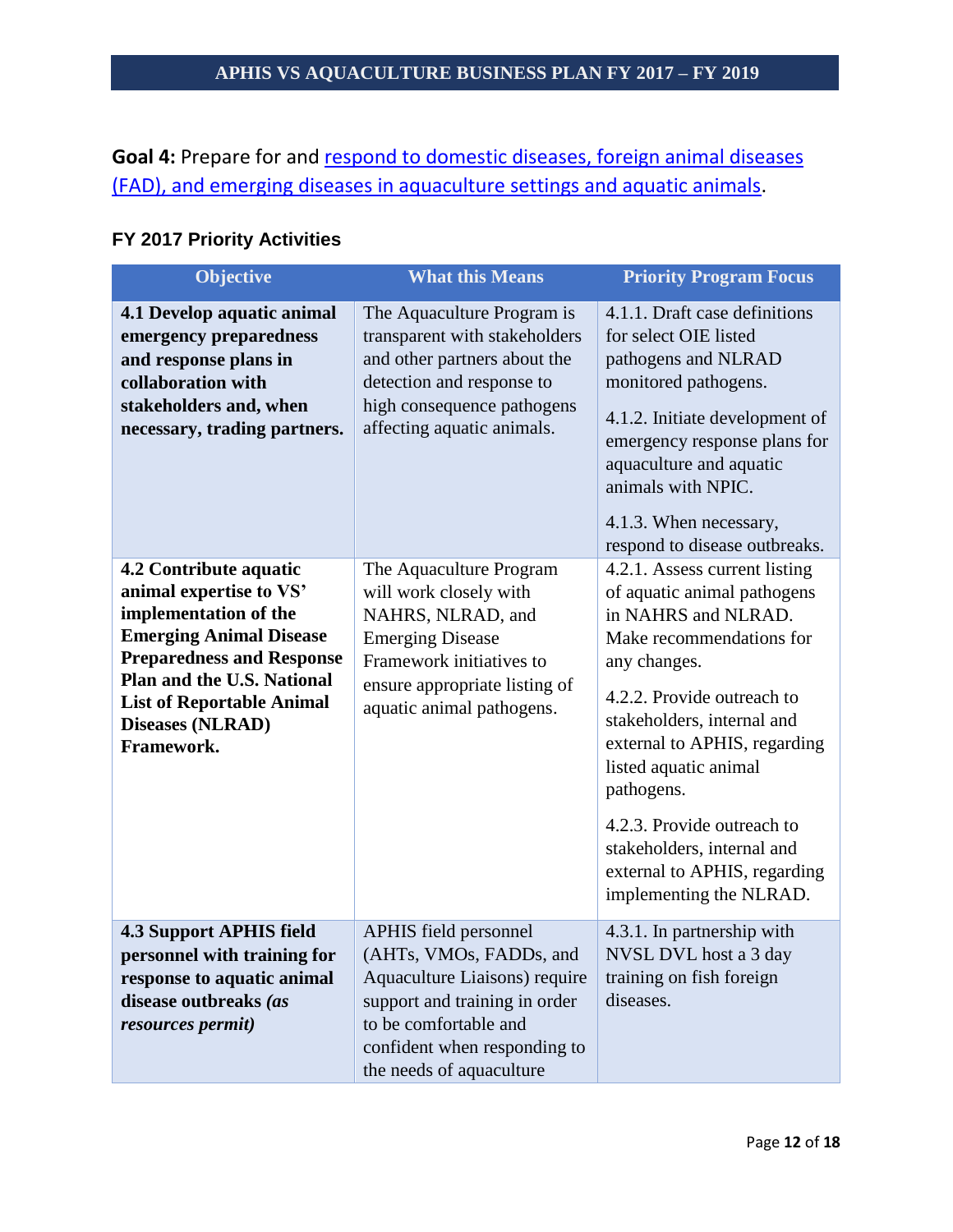| stakeholders and to protect<br>natural resources. |  |
|---------------------------------------------------|--|
|                                                   |  |

# **FY 2018 – 2019 Priority Activities**

| <b>Objective</b>                                                                                                                                                                                                                                                          | <b>What this Means</b>                                                                                                                                                                                  | <b>Priority Program Focus</b>                                                                                                                                                                                                                                                                                                                                                   |
|---------------------------------------------------------------------------------------------------------------------------------------------------------------------------------------------------------------------------------------------------------------------------|---------------------------------------------------------------------------------------------------------------------------------------------------------------------------------------------------------|---------------------------------------------------------------------------------------------------------------------------------------------------------------------------------------------------------------------------------------------------------------------------------------------------------------------------------------------------------------------------------|
| <b>4.4 Develop aquatic</b><br>animal emergency<br>preparedness and<br>response plans in<br>collaboration with<br>stakeholders and, when<br>necessary, trading<br>partners.                                                                                                | The Aquaculture Program is<br>transparent with stakeholders<br>and other partners about the<br>detection and response to<br>high consequence pathogens<br>affecting aquatic animals.                    | 4.4.1. Continue to draft case<br>definitions for OIE listed<br>pathogens and NLRAD<br>monitored pathogens.<br>4.4.2. Continue development<br>of emergency response plans<br>for aquaculture and aquatic<br>animals with NPIC.<br>4.4.3. When necessary,<br>respond to disease outbreaks.                                                                                        |
| <b>4.5 Contribute aquatic</b><br>animal expertise to VS'<br>implementation of the<br><b>Emerging Animal Disease</b><br><b>Preparedness and Response</b><br><b>Plan and the U.S. National</b><br><b>List of Reportable Animal</b><br><b>Diseases (NLRAD)</b><br>Framework. | The Aquaculture Program<br>will work closely with<br><b>NLRAD</b> and Emerging<br><b>Disease Framework</b><br>initiatives to ensure<br>appropriate listing of aquatic<br>animal pathogens.              | 4.5.1. Assess current listing<br>of aquatic animal pathogens<br>in NLRAD. Make<br>recommendations for any<br>changes.<br>4.5.2. Conduct outreach to<br>stakeholders, internal and<br>external to APHIS, regarding<br>listed aquatic animal<br>pathogens.<br>4.5.3. Conduct outreach to<br>stakeholders, internal and<br>external to APHIS, regarding<br>implementing the NLRAD. |
| <b>4.6 Support APHIS field</b><br>personnel with training for<br>response to aquatic animal<br>disease outbreaks (as<br>resources permit)                                                                                                                                 | APHIS field personnel<br>(AHTs, VMOs, FADDs, and<br>Aquaculture Liaisons) require<br>support and training in order<br>to be comfortable and<br>confident when responding to<br>the needs of aquaculture | 4.6.1. In partnership with<br>NVSL DVL, periodically<br>provide a 3 day training on<br>fish foreign diseases.                                                                                                                                                                                                                                                                   |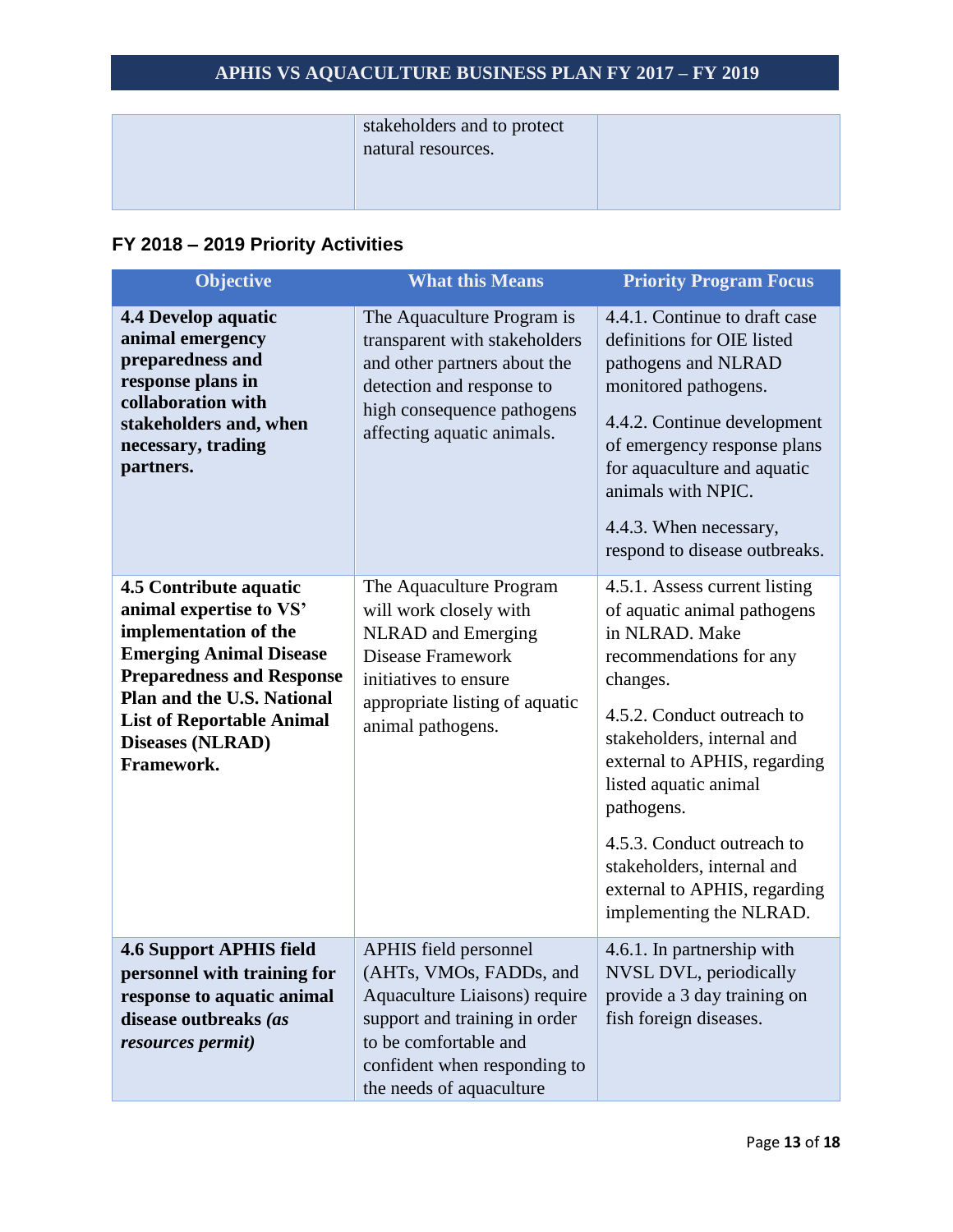|                                                                                                                                                                                                       | stakeholders and to protect<br>natural resources.                                                                                                                                    | 4.6.2. Create refresher<br>training for aquatic animal<br>disease response.<br>4.6.3. Plan for future trainings<br>on aquatic animal FADs.                                                                                                                                                                                                    |
|-------------------------------------------------------------------------------------------------------------------------------------------------------------------------------------------------------|--------------------------------------------------------------------------------------------------------------------------------------------------------------------------------------|-----------------------------------------------------------------------------------------------------------------------------------------------------------------------------------------------------------------------------------------------------------------------------------------------------------------------------------------------|
| 4.7 Increase stakeholder<br>awareness and<br>engagement in addressing<br>potential threats of<br>foreign and emerging<br>disease and potential<br>disasters that may affect<br>aquatic animal health. | Stakeholder awareness of<br>early detection methods and<br>reporting responsibilities for<br>aquatic animal pathogens is<br>critical for the protection of<br>aquatic animal health. | 4.7.1. Identify gaps that put<br>the U.S. aquaculture industry<br>sectors at risk for the<br>introduction of high<br>consequence aquatic animal<br>pathogens.<br>4.7.2. Identifying reporting<br>process and gaps.<br>4.7.3. Partner with<br>stakeholders in developing<br>emergency response plans for<br>aquaculture and aquatic<br>animal. |
| <b>4.8 Diagnostic laboratory</b><br>support and proficiency<br>testing.                                                                                                                               | Consistent, uniform, and<br>reliable diagnostic tests and<br>performance are need to<br>accurately identify aquatic<br>animal pathogens.                                             | 4.8.1. Support proficiency<br>testing of NAHLN and labs<br>performing tests for export<br>purposes.<br>4.8.2. Propose additional tests<br>for aquatic animal pathogens<br>to be added to the NAHLN.                                                                                                                                           |

# <span id="page-13-0"></span>Goal 5: **[Support the productivity and viability of U.S. aquaculture industry sectors.](#page-4-0)**

## **FY 2017 Priority Activities**

| <b>What this Means</b>        | <b>Priority Program Focus</b> |
|-------------------------------|-------------------------------|
| The Aquaculture Program       | 5.1.1. Provide aquatic        |
| will lead and participate in  | animal health expertise and   |
| science-based discussions and | outreach at meetings and      |
| educational information on    | conferences.                  |
| farm raised aquatic animal    |                               |
|                               |                               |
|                               |                               |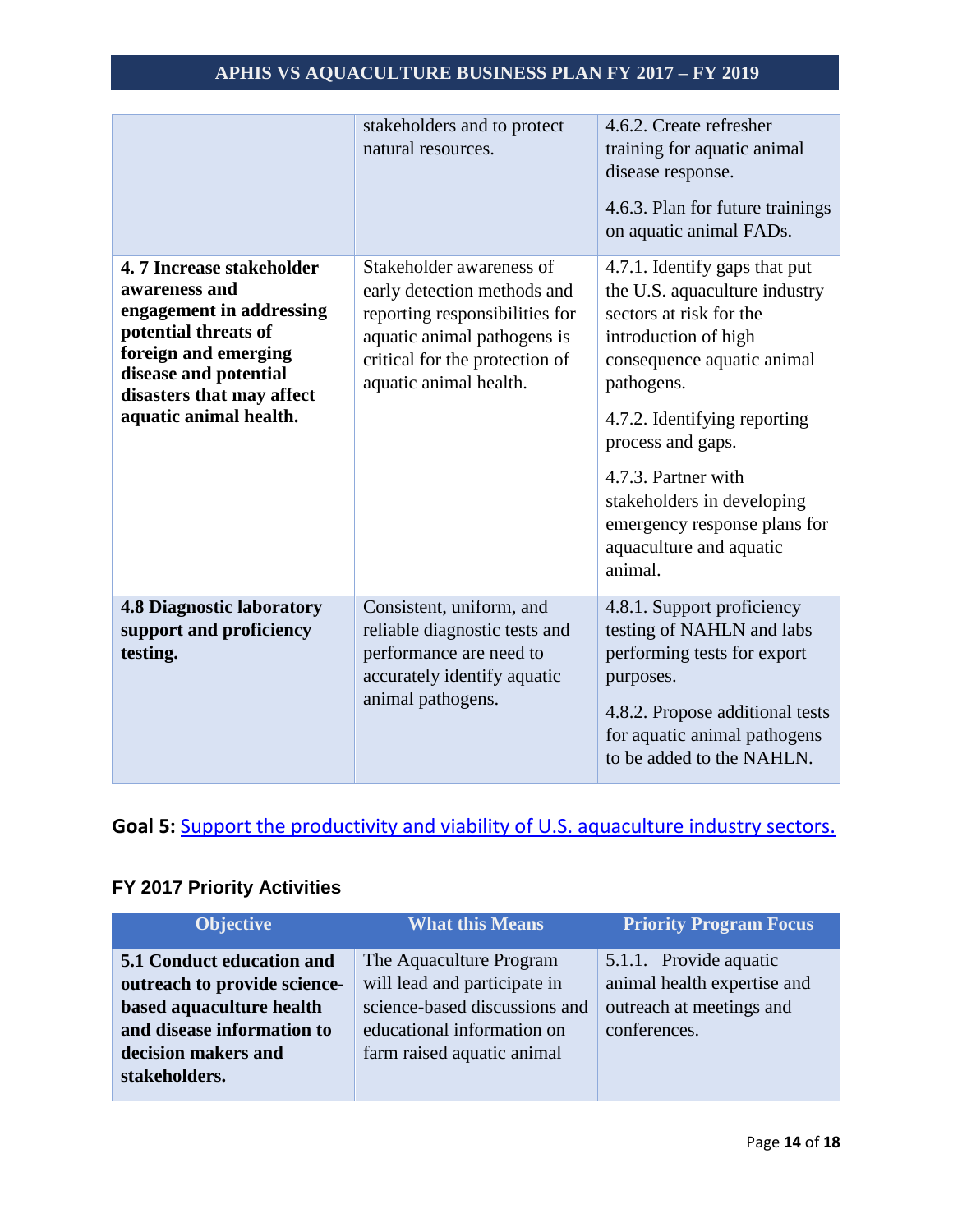|                                                                                                                                                                                                    | health with other Federal<br>agencies, States and others.                                                                                                             |                                                                                                                                                                                                                                                                                                                                                                                                                                                                                                  |
|----------------------------------------------------------------------------------------------------------------------------------------------------------------------------------------------------|-----------------------------------------------------------------------------------------------------------------------------------------------------------------------|--------------------------------------------------------------------------------------------------------------------------------------------------------------------------------------------------------------------------------------------------------------------------------------------------------------------------------------------------------------------------------------------------------------------------------------------------------------------------------------------------|
| 5.2 Develop and update a<br>communication plan that<br>identifies key stakeholders,<br>and outlines planned<br>activities for engaging<br>stakeholders in identifying<br>aquaculture sector needs. | The Aquaculture Program<br>strives to be current and<br>transparent with aquaculture<br>stakeholders and allied<br>partners.                                          | 5.2.1. Review and update<br>Aquaculture Program public-<br>facing and internal website<br>design and content.<br>5.2.2. Initiate internal<br>SharePoint site<br>enhancements.<br>5.2.3. Maintain and update<br>communication plan for<br>CAHPS.<br>5.2.4. Identify and engage<br>under-represented                                                                                                                                                                                               |
|                                                                                                                                                                                                    |                                                                                                                                                                       | aquaculture sectors.                                                                                                                                                                                                                                                                                                                                                                                                                                                                             |
| 5.3 Develop and enhance<br>awareness of economic and<br>health impacts affecting or<br>influencing the viability of<br>the aquaculture industry.                                                   | Maintain open, two-way<br>communication with<br>stakeholders on current and<br>emerging health issues<br>impacting aquaculture<br>production and economic<br>success. | 5.3.1. Partner with NAHMS<br>to continue developing<br>Aquaculture 2020 survey<br>which will analyze and report<br>on aquatic animal health<br>issues in the United States.<br>5.3.2. Evaluate the economic<br>impact of CAHPS for<br>aquaculture.<br>5.3.3. Continue outreach and<br>listening sessions with<br>aquaculture industry sectors<br>and aquatic animal health<br>experts on emerging issues.<br>5.3.4. Seek funding<br>opportunities for addressing<br>identified concerns or gaps. |
| 5.4 Ensure local VS, state<br>personnel, and accredited<br>veterinarians reach out to<br>aquaculture producers,<br>organizations, and industry                                                     | The Aquaculture Program<br>supports APHIS and State<br>field personnel and accredited<br>veterinarians and promotes                                                   | 5.4.1. Provide presentations<br>to veterinary and veterinary<br>technical colleges.<br>5.4.2. (If additional funding<br>becomes available) Review<br>and update current aquatic                                                                                                                                                                                                                                                                                                                  |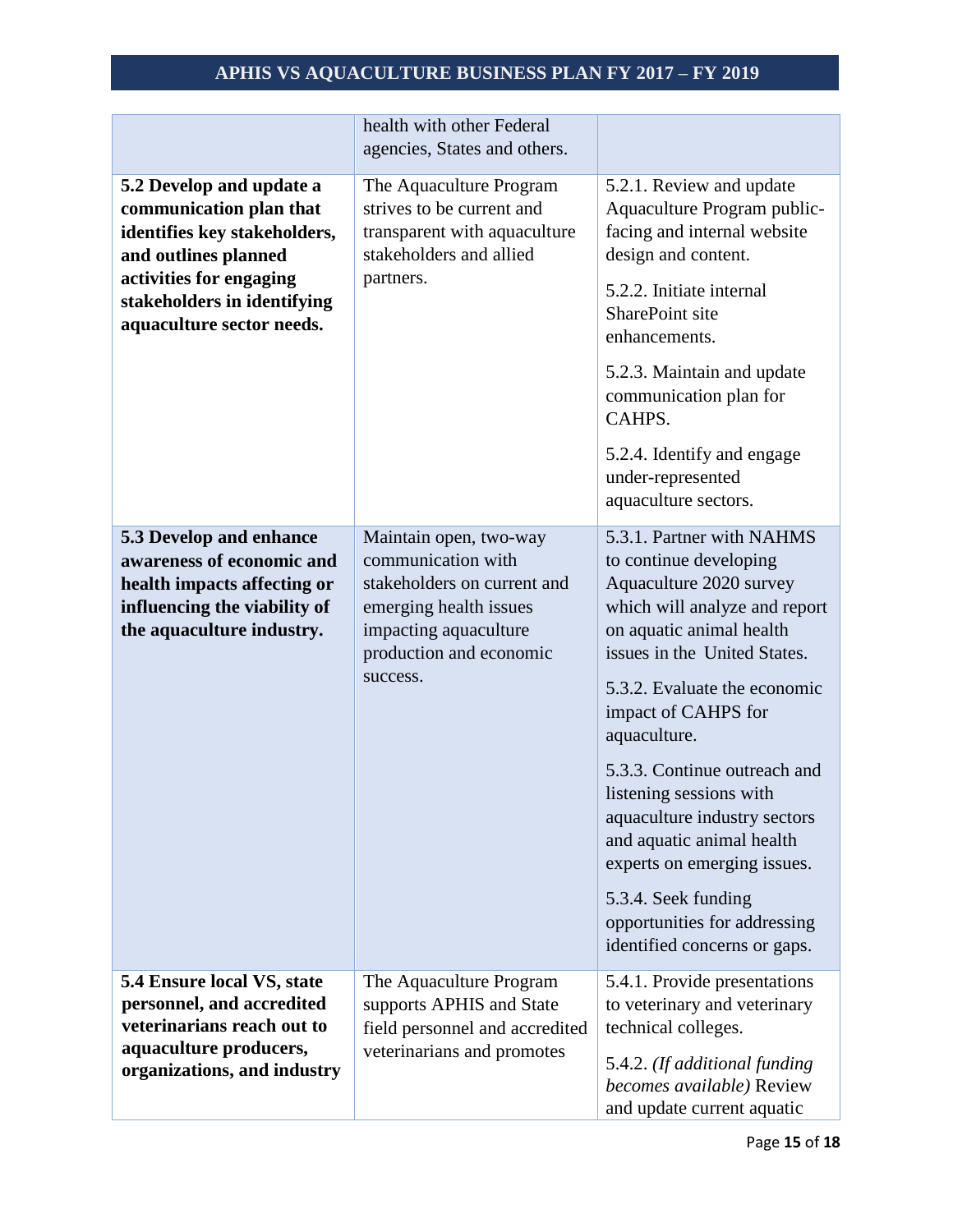| to increase stakeholder<br>education and engagement. | their interaction with<br>stakeholders. | animal NVAP modules as<br>needed.                                                                                                                        |
|------------------------------------------------------|-----------------------------------------|----------------------------------------------------------------------------------------------------------------------------------------------------------|
|                                                      |                                         | 5.4.3. (If additional funding<br>becomes available) Draft new<br>NVAP module.                                                                            |
|                                                      |                                         | 5.4.4. (If additional funding<br>becomes available) Develop<br>promotional material for<br><b>APHIS Aquaculture/aquatic</b><br>animal health activities. |

## **FY 2018 - 2019 Priority Activities**

| Objective                                                                                                                                                                                             | <b>What this Means</b>                                                                                                                                                                                            | <b>Priority Program Focus</b>                                                                                                                                                                                                                                                                              |
|-------------------------------------------------------------------------------------------------------------------------------------------------------------------------------------------------------|-------------------------------------------------------------------------------------------------------------------------------------------------------------------------------------------------------------------|------------------------------------------------------------------------------------------------------------------------------------------------------------------------------------------------------------------------------------------------------------------------------------------------------------|
| <b>5.5 Conduct education</b><br>and outreach to provide<br>science-based<br>aquaculture health and<br>disease information to<br>decision makers and<br>stakeholders.                                  | The Aquaculture Program<br>will lead and participate in<br>science-based discussions and<br>educational information on<br>farm raised aquatic animal<br>health with other Federal<br>agencies, States and others. | 5.5.1. Produce<br>comprehensive reports and<br>situation reports, and serve<br>as coordination center and<br>clearing house for<br>information on aquatic<br>animal high impact disease<br>outbreaks.<br>5.5.2. Provide aquatic<br>animal health expertise and<br>outreach at meetings and<br>conferences. |
| 5.6 Develop and update a<br>communication plan that<br>identifies key<br>stakeholders, and<br>outlines planned activities<br>for engaging stakeholders<br>in identifying<br>aquaculture sector needs. | The Aquaculture Program<br>strives to be current and<br>transparent with aquaculture<br>stakeholders and allied<br>partners.                                                                                      | 5.6.1. Continue to review and<br>update Aquaculture Program<br>public-facing and internal<br>website design and content.<br>5.6.2. Complete internal<br><b>SharePoint site enhancements</b><br>and add updates as needed.<br>5.6.3. Maintain and update<br>communication plan for<br>CAHPS.                |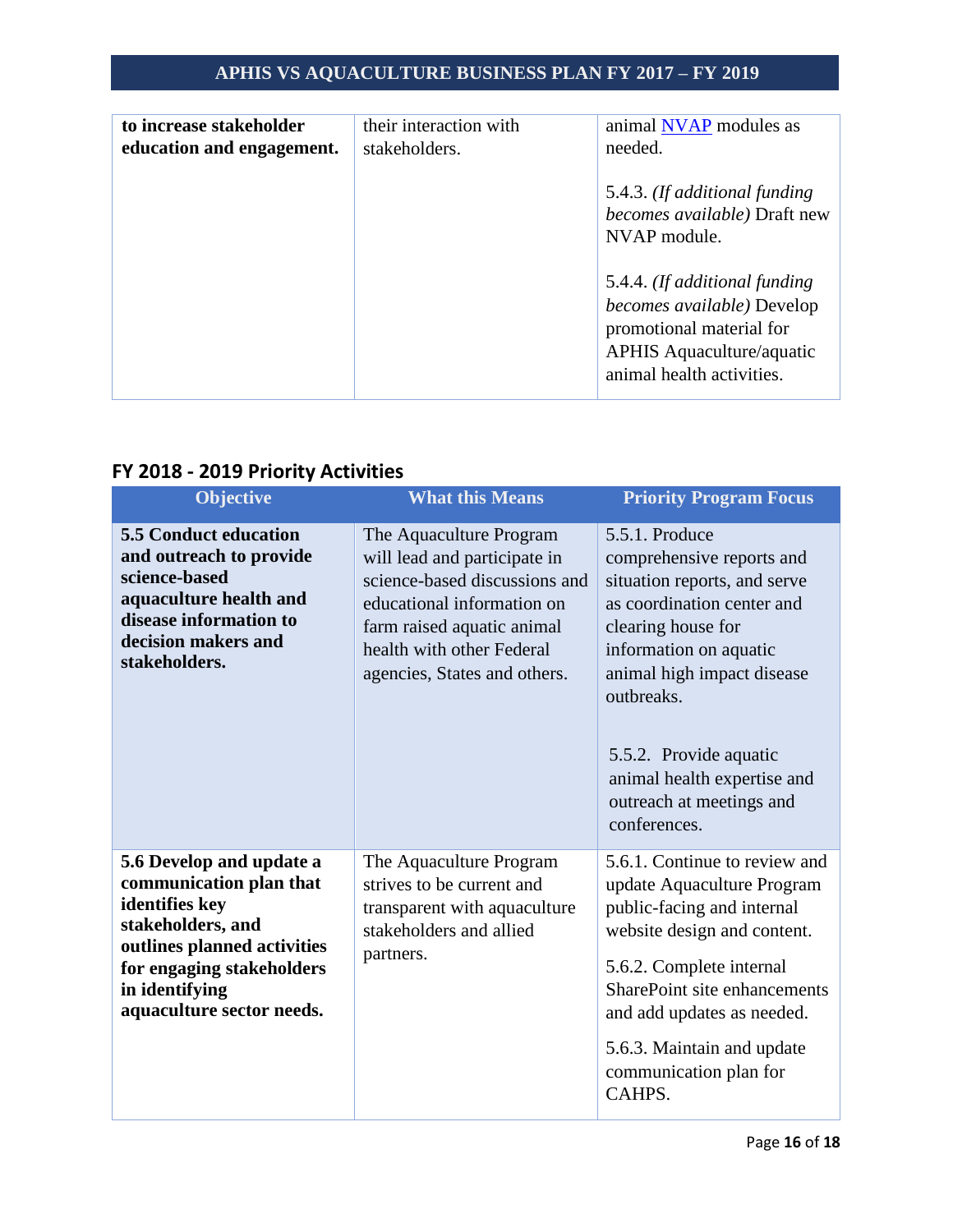|                              |                                | 5.6.4. Continue to identify   |
|------------------------------|--------------------------------|-------------------------------|
|                              |                                | and engage under-represented  |
|                              |                                | aquaculture sectors.          |
| 5.7 Develop and enhance      | Maintain open                  | 5.7.1. Partner with NAHMS     |
| awareness of economic and    | communication with             | to continue developing        |
|                              | stakeholders on current and    | Aquaculture 2020 survey       |
| health impacts affecting or  | emerging health issues         |                               |
| influencing the viability of | impacting aquaculture          | which will analyze and report |
| the aquaculture industry.    | production and economic        | on aquatic animal health      |
|                              | success.                       | issues in the United States.  |
|                              |                                | 5.7.2. Continue outreach and  |
|                              |                                | listening sessions with       |
|                              |                                | aquaculture industry sectors  |
|                              |                                | and aquatic animal health     |
|                              |                                | experts on emerging issues.   |
|                              |                                |                               |
|                              |                                | 5.7.3. Seek funding           |
|                              |                                | opportunities for addressing  |
|                              |                                | identified concerns or gaps.  |
| 5.8 Ensure local VS, state   | The Aquaculture Program        | 5.8.1. Provide presentations  |
| personnel, and accredited    | supports APHIS and State       | to veterinary and veterinary  |
| veterinarians reach out to   | field personnel and accredited | technical colleges.           |
| aquaculture producers,       | veterinarians and promotes     |                               |
| organizations and industry   | their interaction with         | 5.8.2. Deliver producer       |
| to increase stakeholder      | stakeholders.                  | trainings on aquatic animal   |
| education and engagement.    |                                | health.                       |
|                              |                                | 5.8.3. (If additional funding |
|                              |                                | becomes available) Draft new  |
|                              |                                | NVAP module.                  |
|                              |                                |                               |
|                              |                                | 5.8.4. (If additional funding |
|                              |                                | becomes available) Develop    |
|                              |                                | promotional material for      |
|                              |                                | APHIS Aquaculture/aquatic     |
|                              |                                | animal health activities.     |